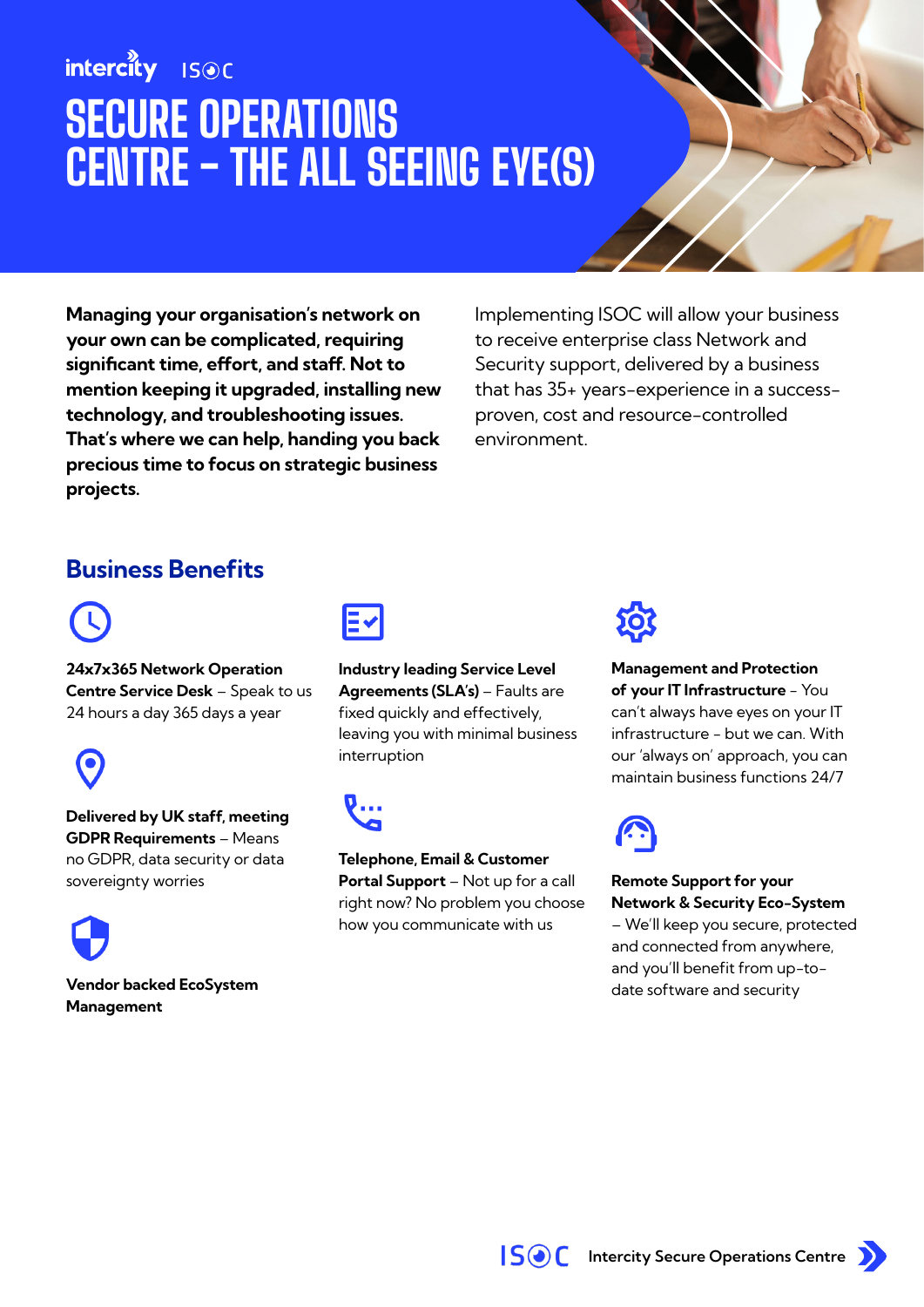## WHY DO YOU NEED IT?



Free up key staff to focus on the strategic goals of your business



Receive demonstrable performance improvement whilst also increasing efficiency



Benefit from flexible services matching your needs; One size does not fit all



The responsibility, and complexity of recruiting and maintaining your own experienced IT support function is passed to us.



Our solution enables your business to get access to a large pool of experienced and accredited, Network, Security and Infrastructure Support professionals.

Delivered from the UK, under UK jurisdiction, with no possibility of your admin data being exported to another country.